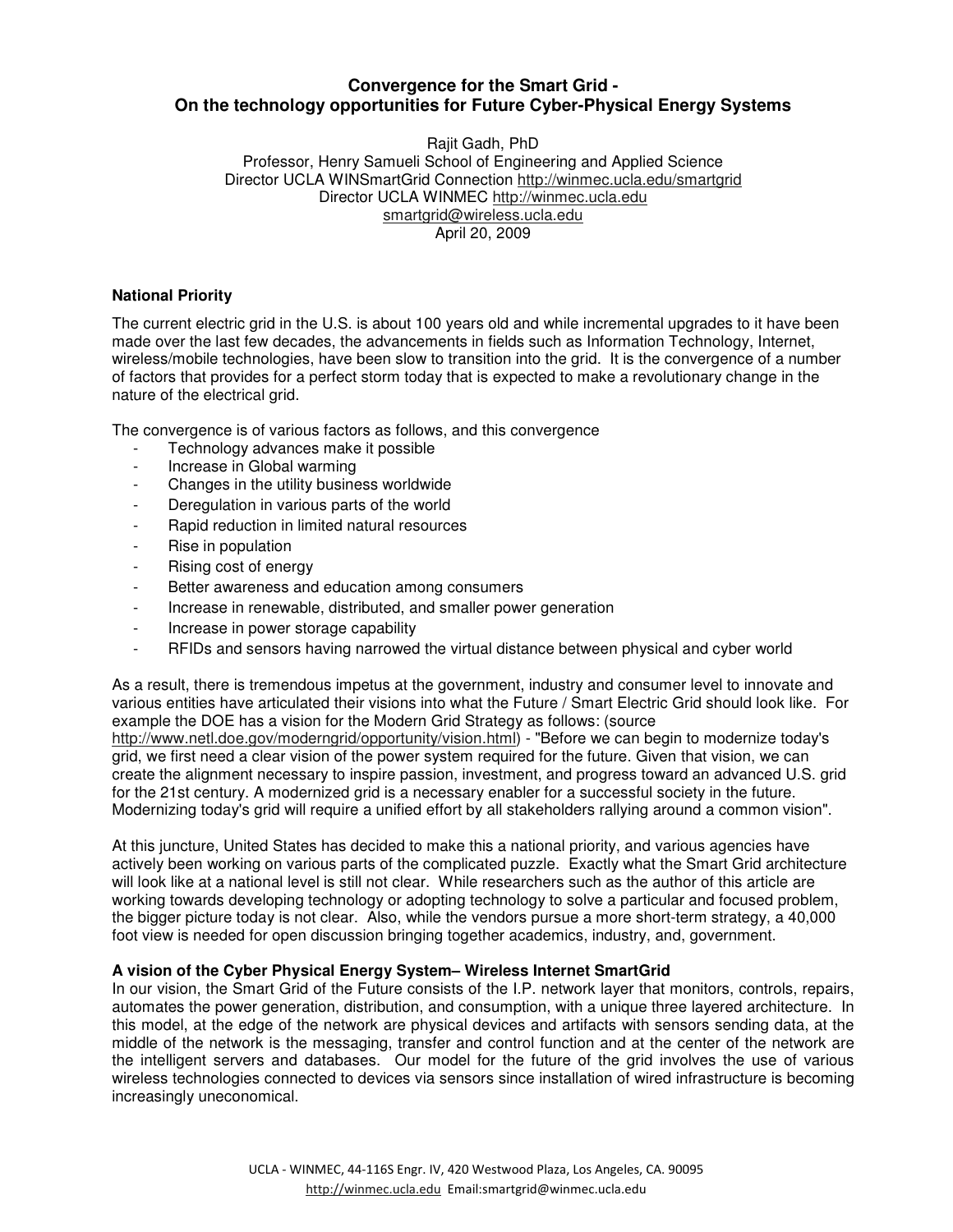# **Our Technological Approach**

Our group has developed a technology to support this vision called the WINSmartGrid Technology which brings together this three-layered architecture and is based on the UCLA Reconfigurable Wireless Interface for Networking of Sensors or REWINS (http://winmec.ucla.edu/rewins).

The Edgeware is a combination of software and firmware that connects to physical infrastructure such as the temperature monitors, humidity RFID tags, motion detectors or X10 controllers on refrigerators. A variety of monitors/sensors are supported within WINSmartGrid including temperature, humidity, current, voltage, power, shock, motion, chemicals, etc. The Edgeware controls and utilizes the wireless networks that connect



to the WINSmartGrid hub. The WINSmartGrid hub supports wireless protocols such as Zigbee, Bluetooth, WiFi, GPRS and RFID, however, it appears that the 802.15.4-based low-power protocols such as Zigbee appear to hold the maximum promise. Other protocols such as WiMax and Rubee are being added. The Edgeware allows the creation, setup, management, control and utilization of a two-way hierarchical and low-power network.

The Middleware is the "Cyberware" sits between the Edgeware and the Decision making web service or Centralware. The Middleware provides functionality such as data filtration, aggregation and messaging on the raw data from the Edgeware, extract meaningful information, and route it appropriately to the correct destination / web service.

The Centralware is the "Central Cyberware" that receives real-time price feeds and other data from the utilities, has a basic set of knowledge-based rules on control decisions, and makes the control decisions that need to be executed. The WINSmartGrid Centralware also has the capability to connect to other Intelligent Web services to collaborate on decision making about the control decisions – currently it is a structural interface, with a basic set of rules only. This structural web service will eventually be connected to the external intelligent services as they come on-line.

Once the Centralware makes the decisions, the Middleware is informed about the control decisions via actions, which then maps and routes these control decisions to the Edgeware, which in turn converts those decisions to low-level control signals for the appropriate controller (e.g. X10 controller connected to a Plug-In car).

#### **Characteristics of importance**

The following are key characteristics of the technology which present opportunities of research due to their need for constant improvement:

- Low Power technology
- Standards-based hardware adapted to fit the problem resulting in lower overall cost
- Wireless infrastructure for monitoring
- Wireless infrastructure for control
- Service architecture with three layers Edgeware, Middleware and Centralware
- Open architecture for easy integration
- Plug-and-Play approach to the network installation.
- Reconfigurability The capability of the technology to be reconfigurable allows OTA (over the air) upgrade of the firmware to be able to handle different and devices, applications, sensors, controllers, thermostats, etc.

#### **Research Issues on Cyberphysical Energy Systems**

The following are key research issues of importance to our work

- Data Modeling
- Network Modeling
- Zigbee Low Power Networks

• Open architecture – So as to allow multiple smart meters to integrate with the HAN, we prefer to go with an open architecture for WinSmartGrid.

• Wireless Debate – Since UCLA's Wireless Internet for Mobile Enterprise Consortium(WINMEC) is a neutral meeting ground and promotes thought leadership, best of breed and standards, we will encourage open debate on which wireless protocol to use including 801.15.4 (Zigbee, IPv6LoPAN), 802.11 (Wi-Fi), Bluetooth, and even look at WANs such as WiMax, LTE, CDMA, EDGE, etc.